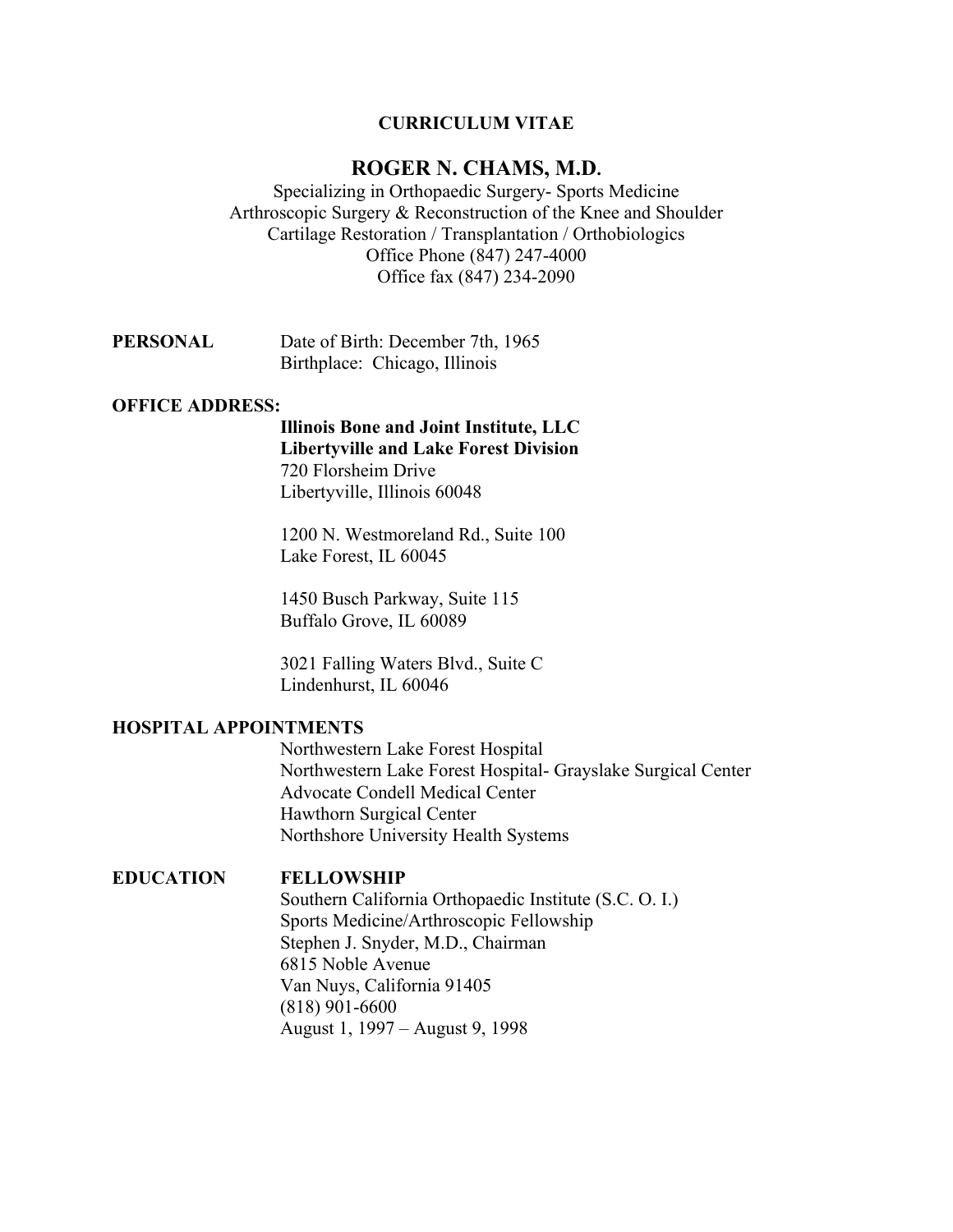### **ORTHOPAEDIC RESIDENCY**

University of Illinois at Chicago College of Medicine Riad Barmada, M.D.,Chairman Department of Orthopaedic Surgery (M/C 844) 209 Medical Sciences South 901 South Wolcott Avenue Chicago, Illinois 60612 (312) 996-7160 July 1, 1993 – June 30, 1997 Board Certification, 1998

# **MEDICAL SCHOOL**

M.D., University of Illinois at Chicago College of Medicine 808 South Wood Street Chicago, Illinois 60612 (312) 996-2450 August, 1988 – May, 1992

| <b>LICENSURE</b> | Illinois; Physician and Surgeon #336055817 |
|------------------|--------------------------------------------|
|                  | California; Physician and Surgeon #G083660 |

# **BOARD CERTIFICATIONS**

American Board of Orthopaedic Surgery, Board Eligible, 1998 American Board of Orthopaedic Surgery, Board Certified, 2000 American Board of Orthopaedic Surgery, Re-certification, 2011

#### **PROFESSIONAL MEMBERSHIP**

Arthroscopy Association of North America (AANA) American Orthopaedic Society for Sports Medicine (AOSSM) American Academy of Orthopaedic Surgeons (AAOS) American College of Sports Medicine (ACSM) Chicago Sports Medicine Society Original Board Member, Author of Constitution American Medical Association, 1988 – Present Illinois State Medical Society, 1992 – Present

# **INSTRUCTOR**

Arthroscopy Association of North America (AANA) American Orthopaedic Society for Sports Medicine (AOSSM) American Academy of Orthopaedic Surgeons (AAOS)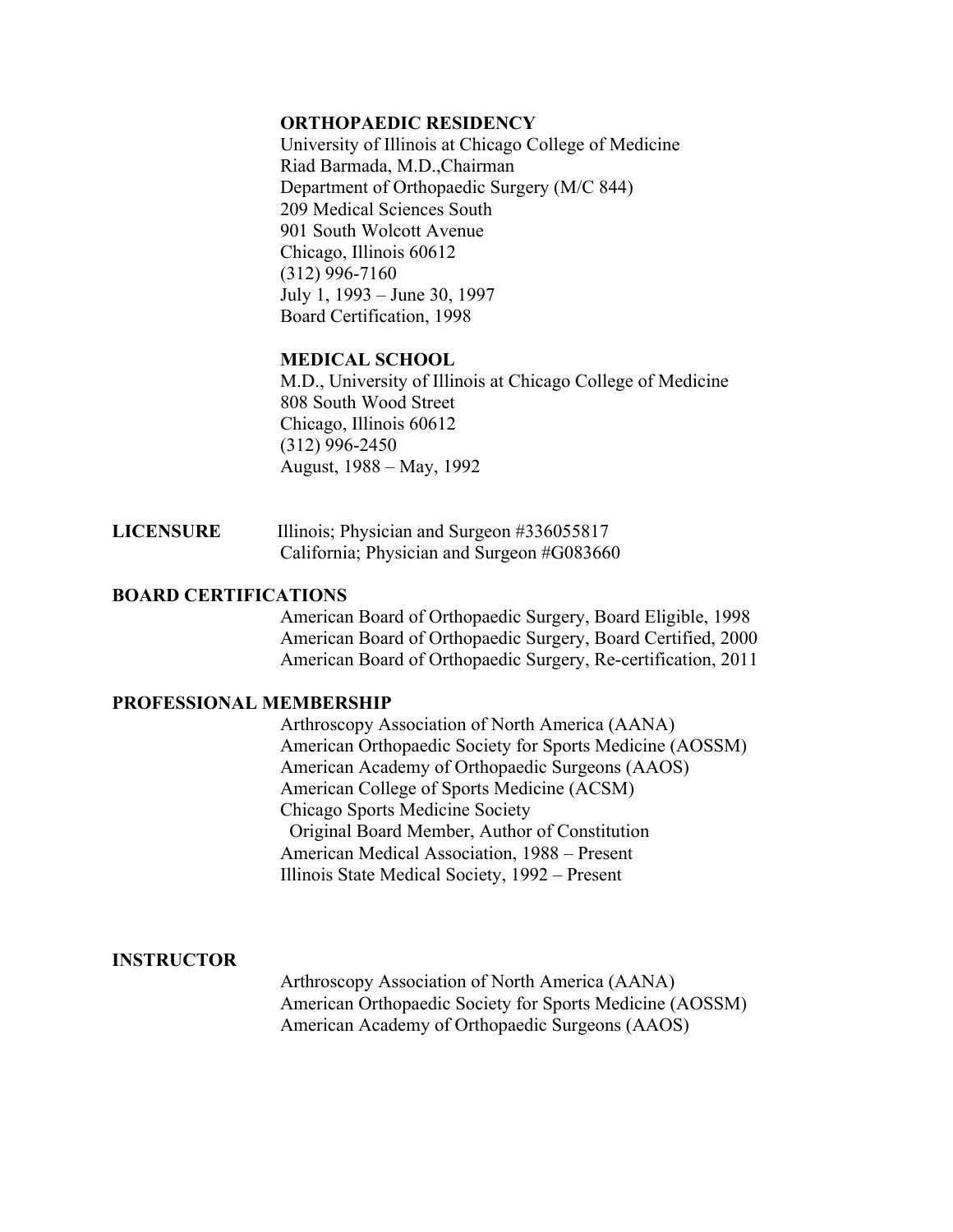#### **HONORS & AWARDS**

#### **PROFESSIONAL**

Chicago Magazine- "Chicago's Top Doctors" North Shore Magazine- "Top Tier M.D." American Registry- Patient's Choice Award Selected as one of "America's Top Orthopedists"

### **FELLOWSHIP**

Scored 99<sup>th</sup> percentile on American Orthopaedic Society for Sports Medicine 1998 Fellowship Examination

### **RESIDENCY**

Chosen Chief Resident, University of Illinois Training Room, 1994 - 1997 Appointed Academic Chief Resident 1996-1997

# **MEDICAL SCHOOL**

Honor Roll

#### **UNDERGRADUATE**

Dean's List Alpha Epsilon Delta (Pre-medical honor society) Outstanding Academic Achievement Award

# **CURRENT ATHLETIC CONSULTATION/TEAM PHYSICIAN**

 Team Physician USA Soccer Federation Lake County Fielders, Professional Baseball Team Lake County Rugby Lake Forest College, NCAA Carmel Catholic High School Grayslake North and Central High Schools Lake Forest High School Lakes Township High School Vernon Hills High School Warren Township High School Greater Libertyville Soccer Association (GLSA)

# **RESEARCH/PRESENTATIONS/PUBLICATIONS**

**Book chapter: "Anatomic Variance in Shoulder Arthroscopy And Bursoscopy" Advanced Arthroscopy** Springer, Verlag New York, Inc. Editor: James Chow M.D. Authors: Roger N. Chams, M.D., Stephen J. Snyder, M.D.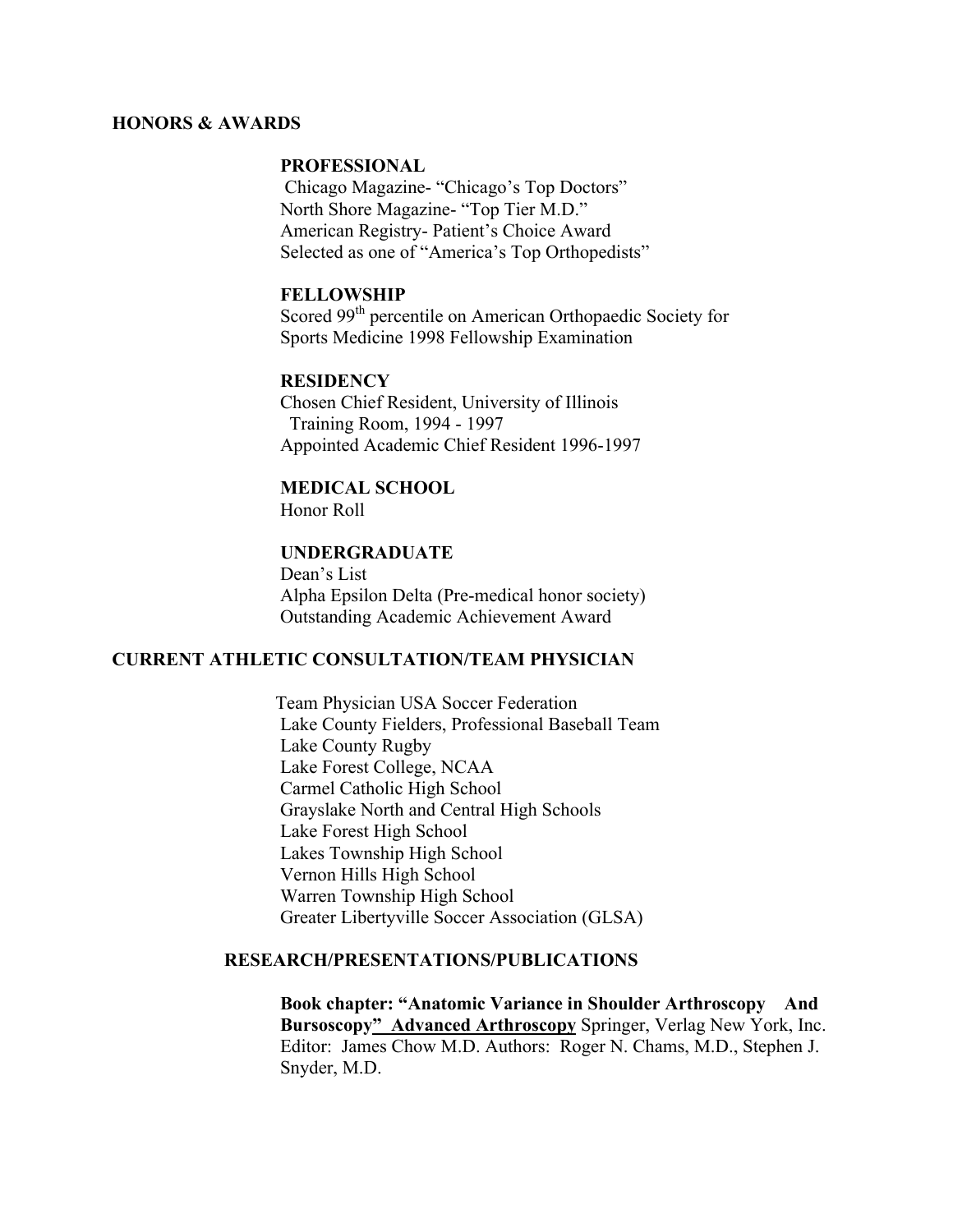"S.C.O.I. Technique of Biceps Tenodesis Using the C-W Subpectoralis Approach A Two Year Clinical Follow-Up": Roger N. Chams, M.D., Stephen J. Snyder, M.D. Presented At Annual Fellows Day meeting June, 1988; Presented at the **Arthroscopy Association of North America 1999 Annual Meeting Vancouver, BC Canada;** Submitted to the journal Arthroscopy; Western Orthopaedic Association 63<sup>rd</sup> Annual Meeting 1999 Coronado Island, San Diego, California.

"Long Term Follow-Up of Modified Brostrum Procedure for Ankle Instability After Arthroscopic Evaluation":

> Roger N. Chams, M.D., Richard D. Ferkel,M.D. Presented at Annual Fellows Day meeting June, 1988. Presented at the **Amercian Orthopaedic Society for Sports Medicine, 2000 Annual Meeting, Sun Valley, Idaho.**

Multicenter prospective study: "Arthroscopic Rotator Cuff Repair" with Stephen J. Snyder (On going)

Prospective Outcome Study: "Adhesive Capsulitis" with Stephen J. Snyder (On going)

#### **COURSE INSTRUCTION & LECTURES**

Multiple Clinical Case Reports for the UIC Training Room Accepted and Presented at the 1996 American College of Sports Medicine Annual Meeting, Cincinnati, Ohio**.** "Diffuse Periostitis of the Forearm in a Gymnast" "Bankart Lesion in a Pitcher" "Transient Quadriplegia in a Hockey Player"

Cadaver Study: Reproducibility of Anatomic Tibial Landmarks for Anterior Cruciate Ligament Reconstruction; With Mark Hutchinson, M.D., Chief. Section of Sports Medicine, Department of Orthopaedics; Accepted and Presented at the Mid America Orthopaedic Association 14<sup>th</sup> Annual Meeting, April, 1996, San Antonio, Texas. Poster Presentation/Exhibit American Academy of Orthopaedic Surgeons 64th Annual Meeting, 2/13/97 San Francisco, CA Sports Medicine Specialty Day Presentation American Academy of Orthopaedic Surgeons 64th Annual Meeting 2/17/97 San Francisco, CA

Biomechanical Analysis of Mini Suture Anchors for Repair of Flexor Digitorum Profundus Avulsion "Jersey Finger Injury". Mark Gonzalez, M.D., Chief, Section of Hand Orthopaedics; Senior Thesis Presentation 6/97. Submitted To American Journal of Sports Medicine; Journal of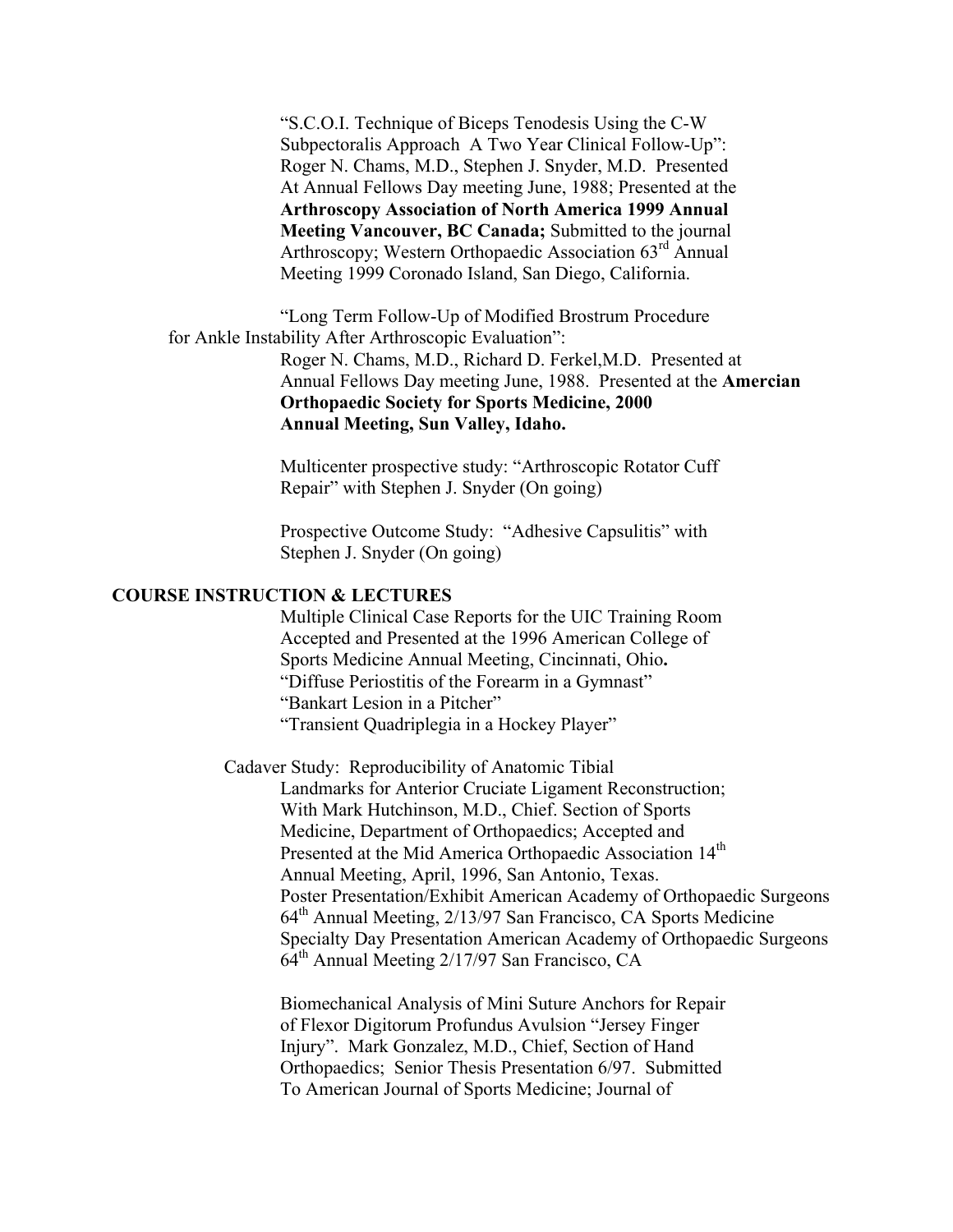Hand Surgery

Faculty Lab instructor: SCOI Shoulder Annual Tutorial San Diego Shoulder Arthroscopy and Arthroplasty 15<sup>th</sup> Annual Meeting June 24-27, 1998

Lecture: Center Club/Condell 6/14/99 "Common Shoulder and Knee Athletic Injuries"

Lecture: Lake Forest Health and Fitness Institute, January 2001 "New Treatments for Shoulder and Knee Injuries"

Lecture and lab faculty instructor for American Academy of Orthopaedic Surgeons Learning Center Course: "Complex Knee Surgery" April 30-May 2, 1999, Rosemont, Illinois. "Complex knee Surgery": Surgery for the Active Knee July 27-July 29, 2001 Rosemont, Illinois.

Lecture- "Advancements in Orthopaedic Procedures of the Knee and Shoulder" April 15, 2003 Lovell's of Lake Forest

Lecture: Arthroscopic Surgery & Rehabilitation of Shoulder Surgery Chicago Medical School, 11/22/2003 "Arthroscopic Treatment of SLAP Lesions and Instability" "Arthroscopic Treatment of Rotator Cuff Tears"

Lecture: Arthroscopic Surgery & Rehabilitation of Knee Surgery Chicago Medical School, 11/14/2004 "Arthroscopic Treatment of Meniscal Tears/ Transplantation" "Arthroscopic Treatment of Ligament Injuries (ACL, PCL, LCL) "Arthroscopic Treatment of Articular Cartilage Transplantation/OATS (Genzyme)

Lecture: Arthroscopic Surgery & Rehabilitation of Knee Surgery Chicago Medical School, 8/18/2006 "Arthroscopic Treatment of Meniscal Tears/ Transplantation" "Arthroscopic Treatment of Ligament Injuries (ACL, PCL, LCL) "Arthroscopic Treatment of Articular Cartilage Transplantation/OATS (Genzyme)

Arthroscopic Association of North America (AANA) Faculty Lab Instructor, March 9-11, 2007 Orthopedic Learning Center, Chicago, IL The Master Experience Course: "Shoulder Instability"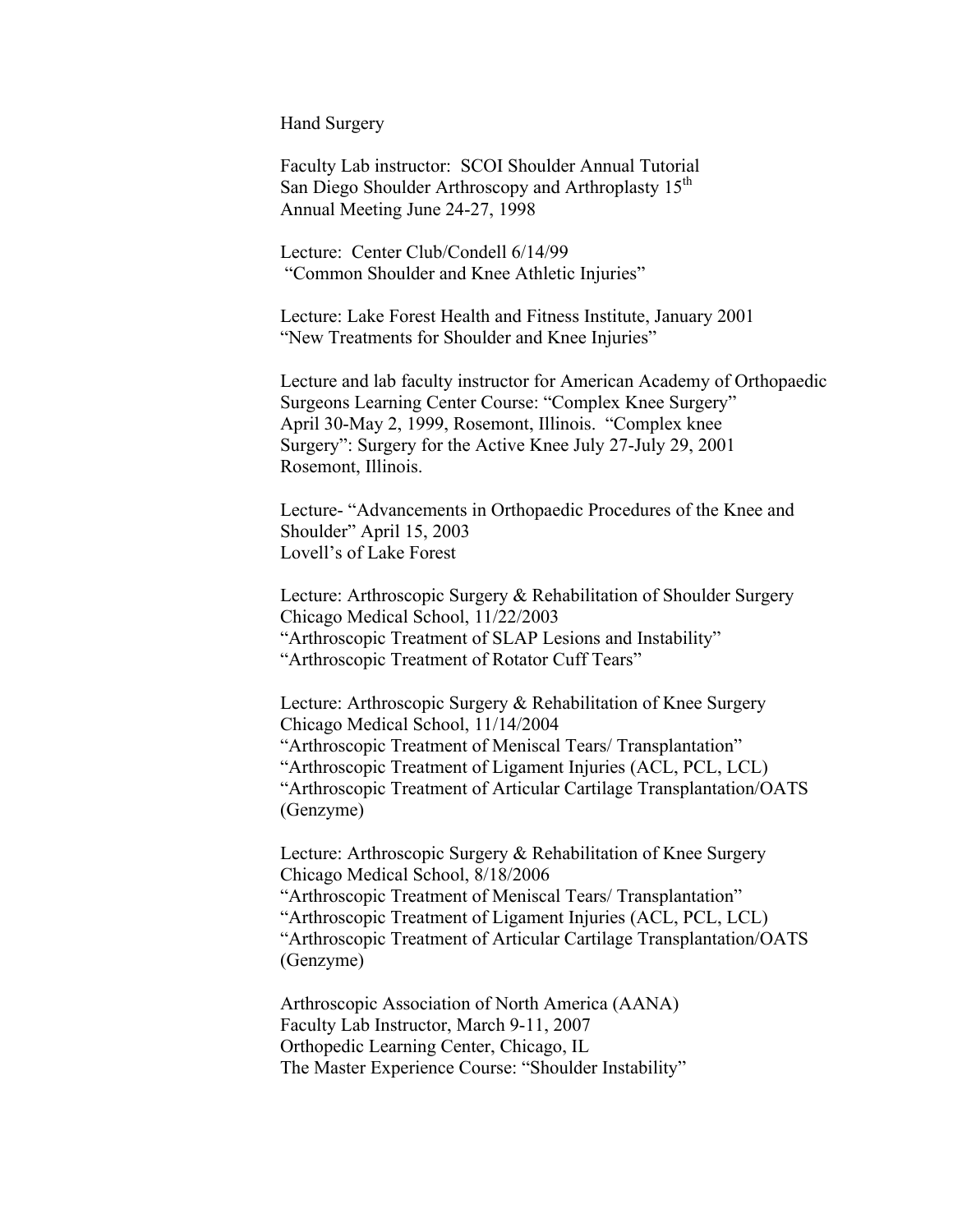Lecture: Midwest Orthopaedic Network- Worker's Compensation Symposium "Worker's Compensation Injury of the Knee and Shoulder" 5/20/2008

Lecture: Worker's Compensation Case Management Seminar Athletico Corporate Conference Center, Oak Brook, IL 4/28/2009 "New Procedures for Shoulder and Knee Surgery"

Northwestern Lake Forest Hospital- Grainger Foundation Lecture, October  $13<sup>th</sup>$ , 2009 "Minimally Invasive Surgery of the Knee and Shoulder"

Faculty Lab Instructor- Orthopaedic Surgery Controversies- Shoulder and Hip Arthroscopy November 5-7, 2009 Silverado Resort, Napa, CA

Arthroscopy Association of North America (AANA) 28th Annual Fall Conference- November 19-21, 2009 Palm Desert, CA Knee and Shoulder Faculty Lab Instructor

Arthroscopy Association of North America (AANA) Faculty Lab Instructor, December 3-5, 2009 Orthopaedic Learning Center, Chicago, IL The Master Experience Course: "Optimizing and Broadening your Arthroscopic Skills"

Lecture- Northwestern Lake Forest Hospital- Women's Health Advisory Council, January 30, 2010 6th Annual House Calls- "Advances in Arthroscopic Knee and Shoulder Surgery"

Lecture: Athletico- Grayslake 6/29/2010 "Advances in Shoulder and Knee Surgery, Orthobiologics, and PRP injections.

Lecture: Accelerated- Libertyville 9/21/2010 "Advances in Shoulder and Knee Surgery, Orthobiologics, and PRP injections.

Lecture: Lake Forest Hospital Health and Fitness Institute 9/28/2010 "Advances in Shoulder and Knee Surgery, Orthobiologics, and PRP injections.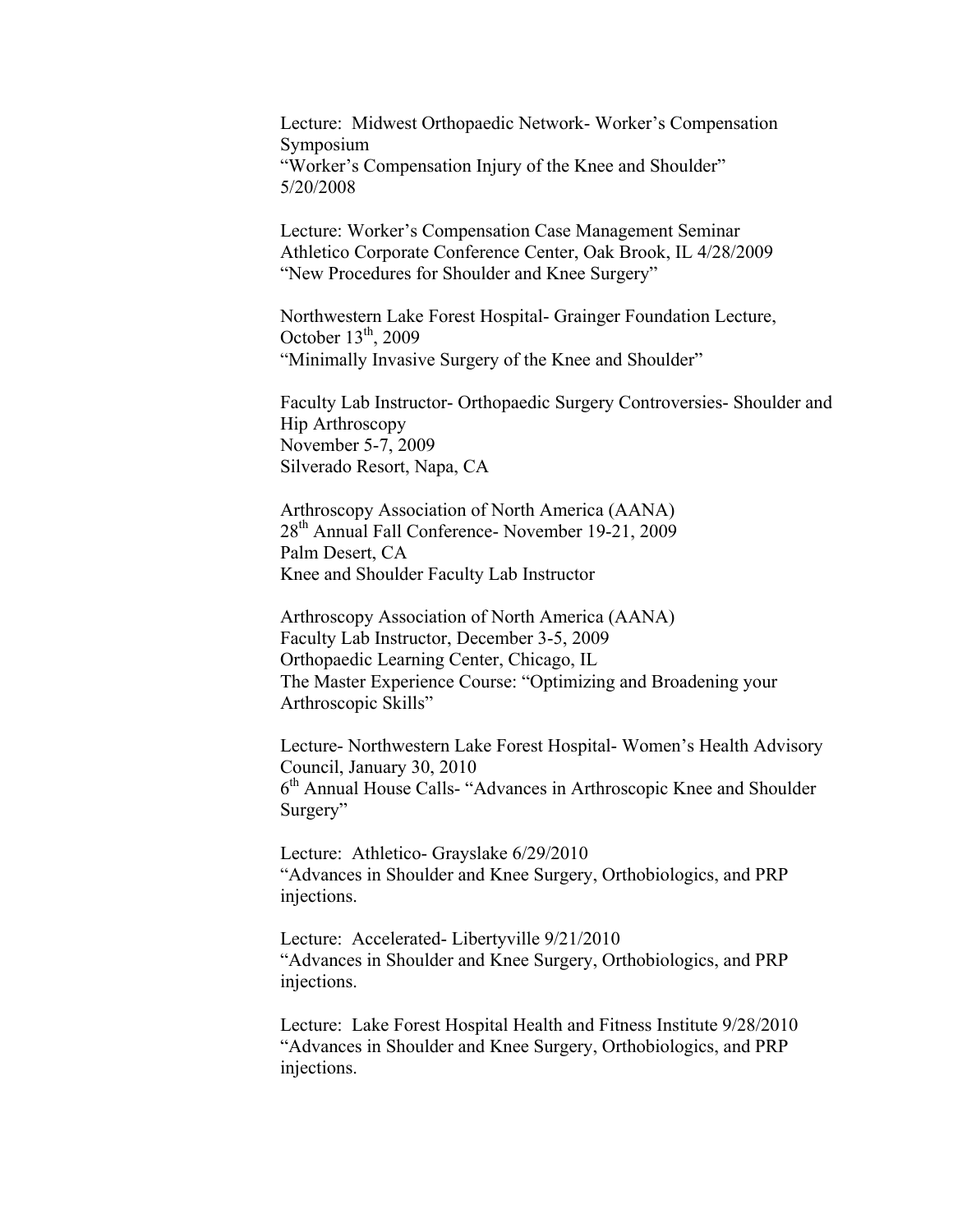Orthopaedic Surgery Controversies- October 2010 Silverado Resort, Napa, CA Faculty Lab Instructor- Shoulder and Hip Arthroscopy

Arthroscopy Association of North America (AANA) 29th Annual Fall Conference- November 18-20, 2010 Palm Desert, CA Knee and Shoulder Faculty Lab Instructor

Lecture: Athletico Corporate Conference Center 5/20/2011 "Advances in Shoulder and Knee Surgery, Orthobiologics, and PRP injections. Oak Brook, IL

Lecture: Northwestern Memorial Hospital- Feinburg Building 7/27/2011 "Play it Safe"

Lecture: Accellerated Rehab Oakbrook ,Il. 12/01/11 "The Industrial Athletes Knee" Workers Compensation Adjusters

# **EDUCATIONAL VIDEO PRODUCTION**

"Arthroscopic Weaver Dunn Technique" with Stephen J. Snyder, M.D.

"Arthroscopic Surgical Techniques Using Shoulder Model" with Stephen J. Snyder. Presented at 1998 Annual Arthroscopy Assoc. of North America Meeting, Orlando, Florida

"S.C.O.I. Technique of Biceps Tenodesis Using the C.W. Subpectoralis Approach". Presented at the American Academy of Orthopaedic Surgeons Annual 1999 Meeting, Anaheim, California

#### **REFERENCES**

Stephen J. Snyder, M.D. Chief of Shoulder Service Southern California Orthopaedic Institute 6815 Noble Avenue Van Nuys, California 91405 (818) 901-6600

Mark J. Friedman, M.D.